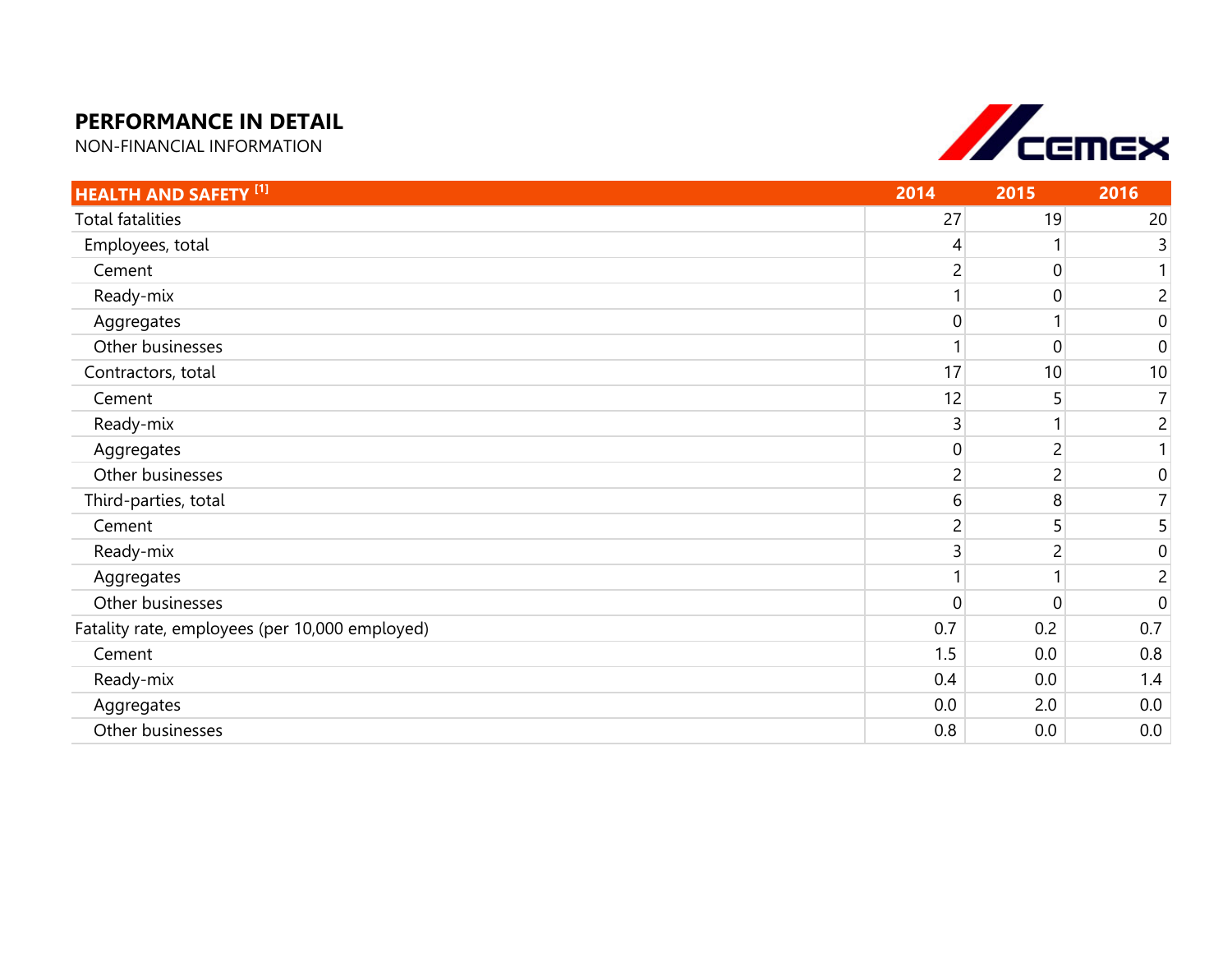

| Lost Time Injuries (LTIs)                                                               |      |      |      |
|-----------------------------------------------------------------------------------------|------|------|------|
| Employees, total                                                                        | 124  | 67   | 60   |
| Cement                                                                                  | 32   | 23   | 19   |
| Ready-mix                                                                               | 70   | 32   | 27   |
| Aggregates                                                                              | 9    | 4    | 8    |
| Other businesses                                                                        | 13   | 8    | 6    |
| Contractors, total                                                                      | 69   | 67   | 53   |
| Cement                                                                                  | 27   | 28   | 30   |
| Ready-mix                                                                               | 19   | 9    | 12   |
| Aggregates                                                                              | 6    | 10   | 5    |
| Other businesses                                                                        | 17   | 20   | 6    |
| Lost Time Injury Frequency Rate (LTI FR), employees (per million hours worked)          | 1.2  | 0.6  | 0.6  |
| Cement                                                                                  | 1.0  | 0.8  | 0.7  |
| Ready-mix                                                                               | 1.9  | 0.9  | 0.8  |
| Aggregates                                                                              | 0.9  | 0.4  | 0.7  |
| Other businesses                                                                        | 0.5  | 0.3  | 0.2  |
| Lost Time Injury Frequency Rate (LTI FR), contractors (per million hours worked)        |      |      |      |
| Cement                                                                                  | 1.2  | 0.6  | 0.9  |
| Lost Time Injury Severity Rate (LTI SR), employees (lost days per million hours worked) |      |      |      |
| Cement                                                                                  | 63.0 | 46.0 | 47.9 |
| Compliance with CSI Driving Safety Recommended Practices (%)                            | 87   | 89   | 98   |
| Compliance with CSI Contractor Safety Recommended Practices (%)                         | 88   | 89   | 96   |
| Sites with a Health and Safety Management System implemented (%)                        | 99   | 100  | 100  |
| Cement                                                                                  | 100  | 100  | 100  |
| Ready-mix                                                                               | 99   | 100  | 100  |
| Aggregates                                                                              | 100  | 100  | 100  |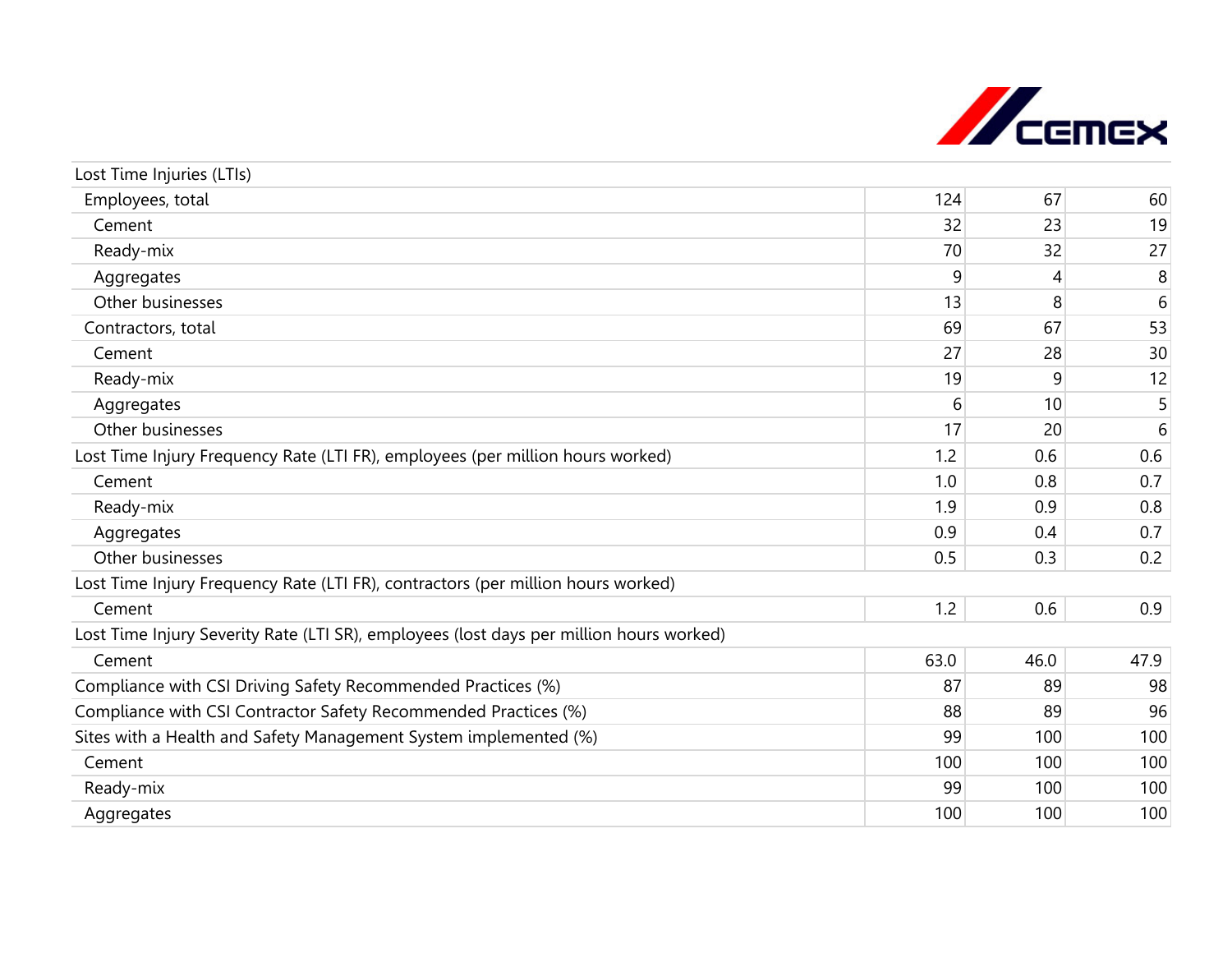

| Sites certified with OHSAS 18001 (%)                                  |    | 10 <sub>1</sub> | 15  |
|-----------------------------------------------------------------------|----|-----------------|-----|
| Cement                                                                | 40 | 61              | 65  |
| Ready-mix                                                             |    |                 | 13  |
| Aggregates                                                            |    |                 | 14  |
| Sickness Absence Rate (%)                                             |    | 2.1             | 1.8 |
| Sites with health professional onsite or external health provider (%) | 93 | 95              | 95  |

| <b>OUR PEOPLE</b>                              | 2014   | 2015        | 2016   |
|------------------------------------------------|--------|-------------|--------|
| Workforce                                      | 44,241 | 43,117      | 41,853 |
| Mexico                                         | 9,854  | 9,504       | 9,858  |
| <b>United States</b>                           | 9,752  | 10,183      | 9,783  |
| Europe                                         | 11,564 | 10,525      | 10,386 |
| Asia, Middle East and Africa                   | 3,389  | 3,512       | 3,243  |
| South, Central America and the Caribbean       | 6,272  | 6,046       | 5,387  |
| Others (including Corporate and Neoris)        | 3,410  | 3,347       | 3,196  |
| Breakdown of workforce by type of contract (%) |        |             |        |
| Full time                                      | 99     | 100         | 99     |
| Part time                                      |        | $\mathbf 0$ |        |
| Breakdown of workforce by level (%)            |        |             |        |
| Executive positions                            | 5      | 5           | 5      |
| Non-executive positions                        | 32     | 31          | 31     |
| Operational positions                          | 63     | 64          | 64     |
| Breakdown of workforce by age (%)              |        |             |        |
| Under 30                                       | 17     | 17          | 15     |
| $31 - 40$                                      | 30     | 30          | 35     |
| $41 - 50$                                      | 29     | 28          | 26     |
| 51 and over                                    | 24     | 25          | 24     |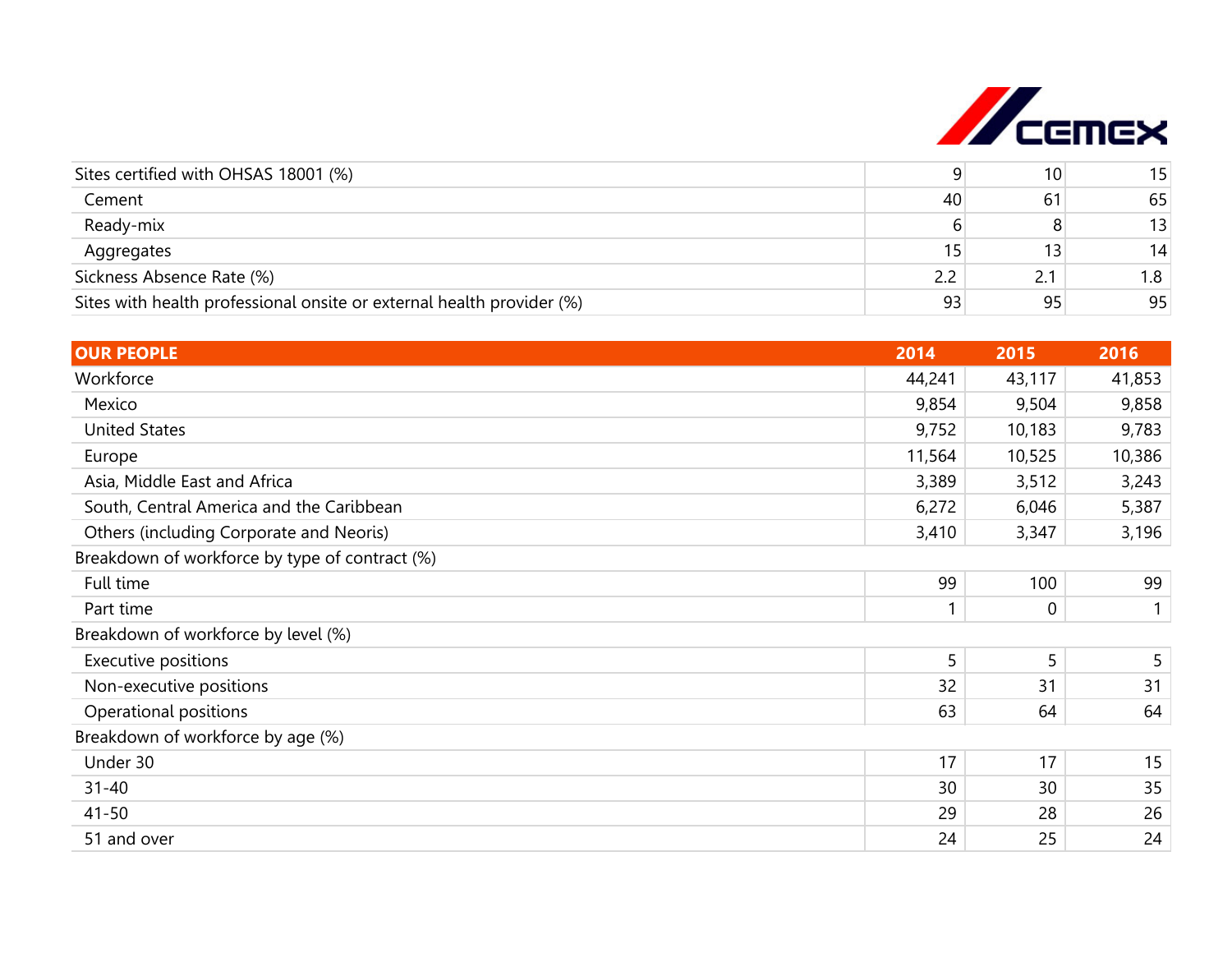

| Breakdown of workforce by gender (%)                                                                                  |        |        |        |
|-----------------------------------------------------------------------------------------------------------------------|--------|--------|--------|
| Male                                                                                                                  | 89     | 89     | 88     |
| Female                                                                                                                | 11     | 11     | 12     |
| Female employees by level (%)                                                                                         |        |        |        |
| Executive positions                                                                                                   | 12     | 13     | 13     |
| Non-executive positions                                                                                               | 26     | 38     | 30     |
| Operational positions                                                                                                 | 3      | 3      | 3      |
| Male to female wage ratio                                                                                             | 1.05   | 1.07   | 1.08   |
| Employees that perceive they are enabled to perform their job effectively (PEI - Performance<br>Enablement Index) (%) | 79     | 76     | 76     |
| Employees that are engaged to the company (EEI - Employee Engagement Index) (%)                                       | 77     | 76     | 76     |
| Participation rate in engagement survey (%)                                                                           | 78     | 75     | 75     |
| Empoyee turnover rate $(\%)$ <sup>[2]</sup>                                                                           | 6.9    | 6.6    | 9.4    |
| Employees represented by an independent union or covered by a collective bargaining agreement (%)<br>$[3]$            | 45     | 45     | 40     |
| Notice to employees regarding operational changes (average days)                                                      | 34     | 36     | 30     |
| Performance Management [scale 0-5 points]                                                                             | 3.51   | 3.52   | 3.48   |
| Succession Coverage (%)                                                                                               | 1.83   | 1.82   | 1.82   |
| Countries with practices to promote local hiring (%)                                                                  | 90     | 100    | 73     |
| Training provided by operations (average hours)                                                                       |        |        |        |
| Executive positions                                                                                                   | 27     | 18     | 25     |
| Non-executive and operational positions                                                                               | 29     | 15     | 16     |
| Online courses through CEMEX Online Training Platforms (No.)                                                          | 545    | 3,155  | 262    |
| Employees with access to CEMEX Online Training Platforms (No.)                                                        | 10,104 | 25,656 | 25,266 |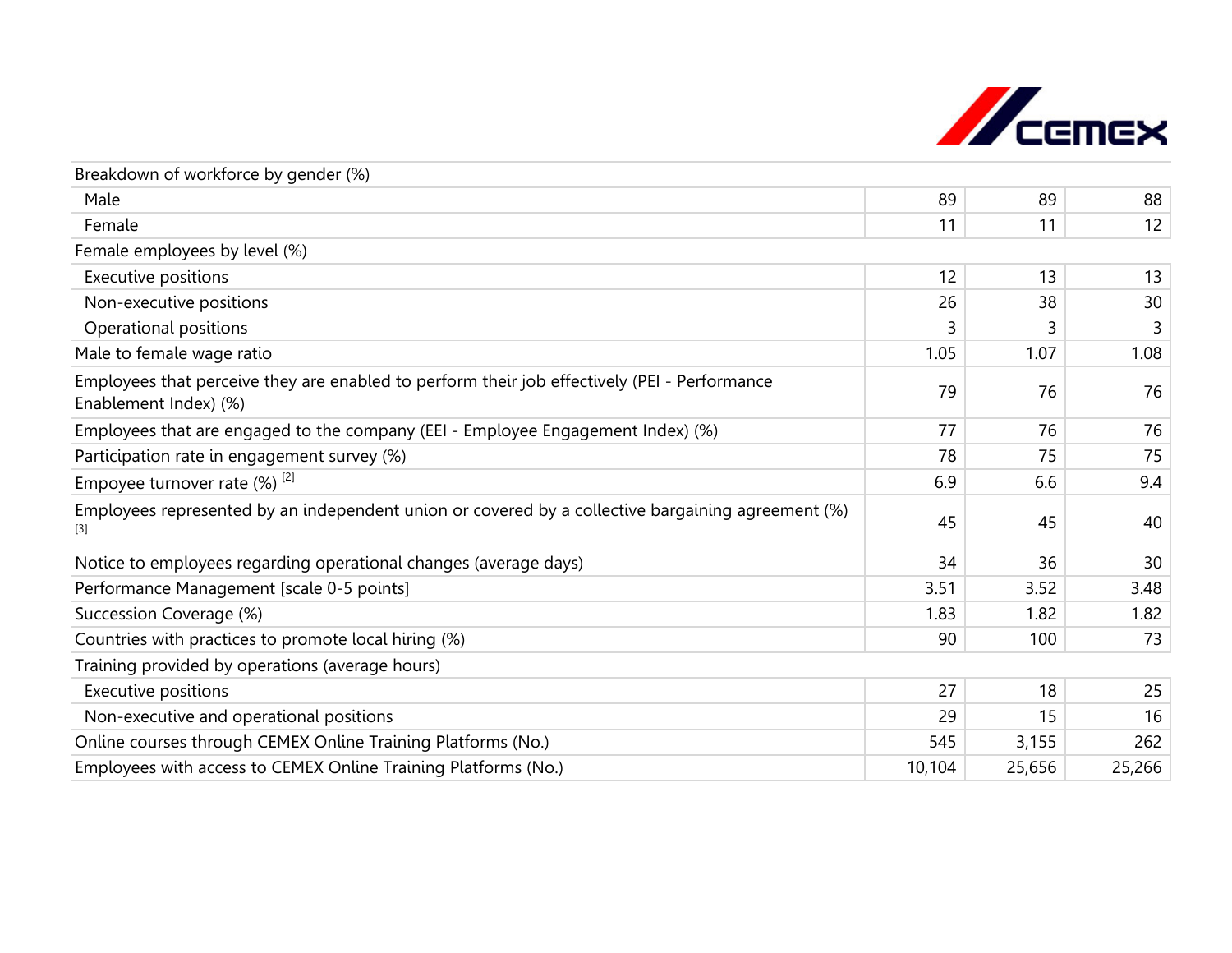

| <b>RESILIENT AND EFFICIENT BUILDING SOLUTIONS</b>                                        | 2014  | 2015  | 2016  |
|------------------------------------------------------------------------------------------|-------|-------|-------|
| Affordable and/or resource-efficient buildings where CEMEX is involved (No.)             | 3,150 | 2,400 | 4,112 |
| Affordable and/or resource-efficient buildings where CEMEX is involved (million $m2$ )   | 0.18  | 0.15  | 0.07  |
| Installed concrete pavement area (million $m^2$ )                                        | 8.14  | 7.32  | 5.39  |
| Green building projects under certification where CEMEX is involved (million $m^2$ )     | 7.08  | 6.42  | 9.73  |
| Annual ready-mix sales derived from products with outstanding sustainable attributes (%) | 29.7  | 33.0  | 33.7  |

| <b>STRENGTHEN LOCAL COMMUNITIES [4]</b>                                   | 2014      | 2015      | 2016       |
|---------------------------------------------------------------------------|-----------|-----------|------------|
| Families participating in Patrimonio Hoy (No.)                            | 470,749   | 525,941   | 572,166    |
| Individuals benefited from Patrimonio Hoy (No.)                           | 2,274,630 | 2,536,466 | 2,756,087  |
| Square meters built by Patrimonio Hoy                                     | 3,693,073 | 4,115,392 | 4,346,968  |
| Families participating in our social and inclusive businesses (No.)       | 543,903   | 627,307   | 685,634    |
| Individuals benefited from our social and inclusive businesses (No.)      | 2,601,157 | 2,994,453 | 3,272,953  |
| Total individuals benefited from our high-impact social initiatives (No.) | 6,937,176 | 9,655,198 | 12,604,222 |

| <b>CARBON STRATEGY</b>                                                                        | 2014  | 2015  | 2016  |
|-----------------------------------------------------------------------------------------------|-------|-------|-------|
| Absolute gross $CO2$ emissions (million ton)                                                  | 42.8  | 43.7  | 43.8  |
| Absolute net $CO2$ emissions (million ton)                                                    | 40.1  | 40.8  | 41.4  |
| Specific gross CO <sub>2</sub> emissions (kg CO2/ton of cementitious product)                 | 653   | 672   | 678   |
| Specific net $CO2$ emissions (kg CO2/ton of cementitious product)                             | 613   | 630   | 642   |
| Reduction in CO <sub>2</sub> emissions per ton of cementitious product from 1990 baseline (%) | 22.6  | 21.6  | 20.1  |
| Thermal energy efficiency of clinker production (MJ/ton clinker)                              | 3,854 | 3,897 | 3,905 |

| <b>OTHER CARBON STRATEGY INDICATORS</b>                     | 2014 |      | 2016 |
|-------------------------------------------------------------|------|------|------|
| Alternative raw material rate, cement $(\%)$ <sup>[5]</sup> |      | 6.0  |      |
| Sustainable raw material rate, cement (%) <sup>[6]</sup>    | 13.6 | 12.7 | 12.9 |
| Alternative raw material rate, concrete (%)                 |      |      |      |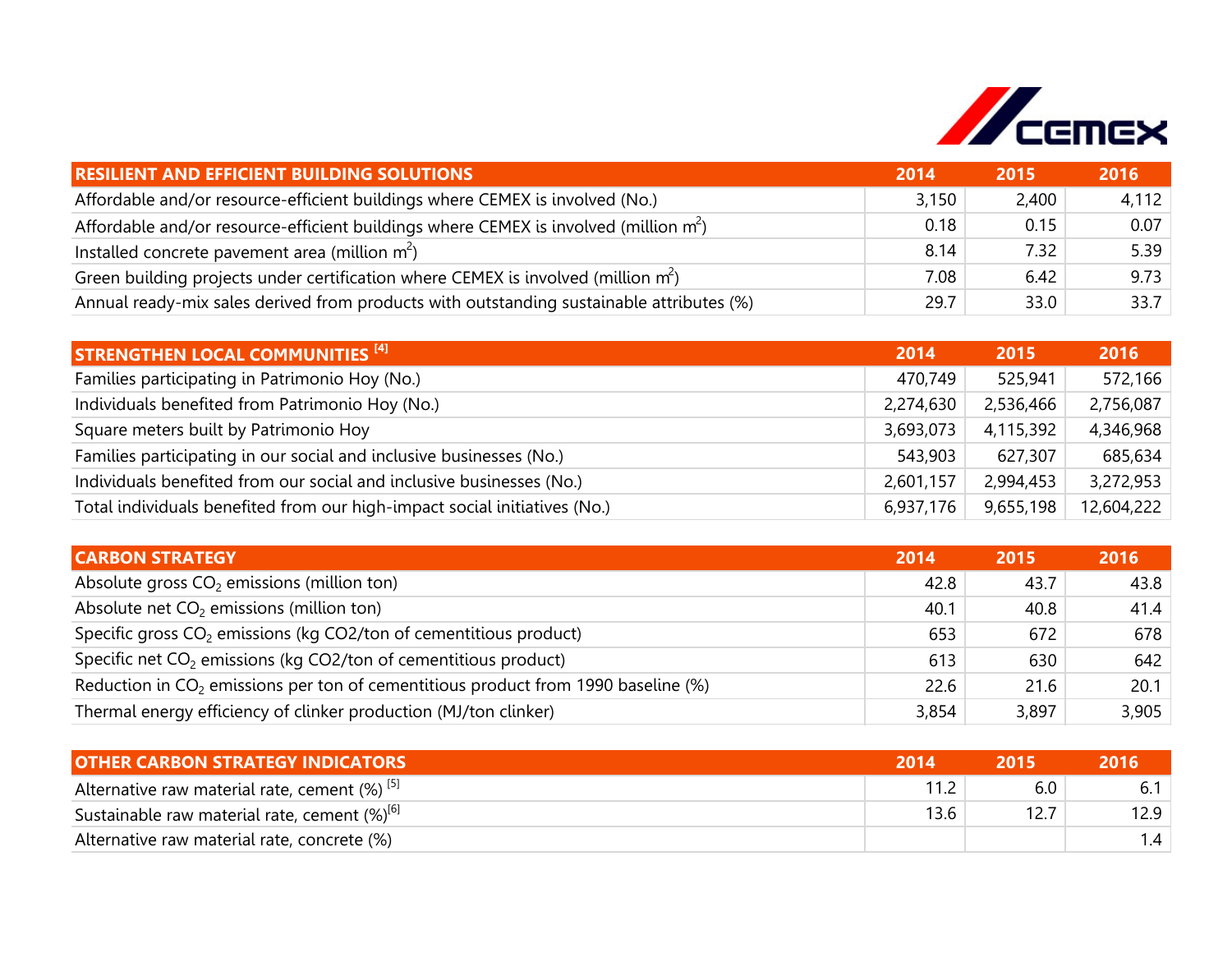

| Alternative raw material rate, other businesses (%)      |         |         | 2.5     |
|----------------------------------------------------------|---------|---------|---------|
| Clinker/Cement factor (%)                                | 76.5    | 78.6    | 78.4    |
| Indirect energy consumption (GWh)                        | 7,562   | 7,643   | 7,698   |
| Specific energy consumption, cement (kWh/ton)            | 116     | 119     | 120     |
| Specific energy consumption, ready-mix (kWh/m3)          | 3.2     | 3.2     | 3.2     |
| Specific energy consumption, aggregates (kWh/ton)        | 4.4     | 4.6     | 4.3     |
| Direct energy consumption (TJ)                           | 196,510 | 202,598 | 202,255 |
| Power from renewable energy sources, cement $(\%)^{[1]}$ |         |         | 25      |

| <b>FUEL MIX (%)</b>     | 2014 | 2015 | 2016 |
|-------------------------|------|------|------|
| Total alternative fuels | 27.7 | 26.6 | 23.3 |
| Coal                    | 22.5 | 23.8 | 24.8 |
| Petroleum coke          | 38.2 | 39.0 | 45.4 |
| Fuel oil                | 8.5  | 7.0  | 2.0  |
| Natural gas             | 3.0  | 3.7  | 4.3  |

| <b>ALTERNATIVE FUELS RATE (%)</b> | 201  |            |  |
|-----------------------------------|------|------------|--|
| Alternative fossil fuels rate     | 16.3 | 1 C J<br>. |  |
| Biomass fuels rate                |      | 10.9       |  |

| <b>WASTE TYPES USED AS ALTERNATIVE FUELS (%)</b> | 2014 | 2015 | 2016 |
|--------------------------------------------------|------|------|------|
| Industrial and household waste                   | 49.7 | 50.3 | 50.2 |
| <b>Tires</b>                                     | 9.0  | 8.8  | 8.7  |
| Animal meal                                      | 2.5  | 2.0  | 2.5  |
| Agricultural organic waste                       | 7.2  | 7.3  | 6.3  |
| Other biomass                                    | 31.6 | 31.6 | 32.3 |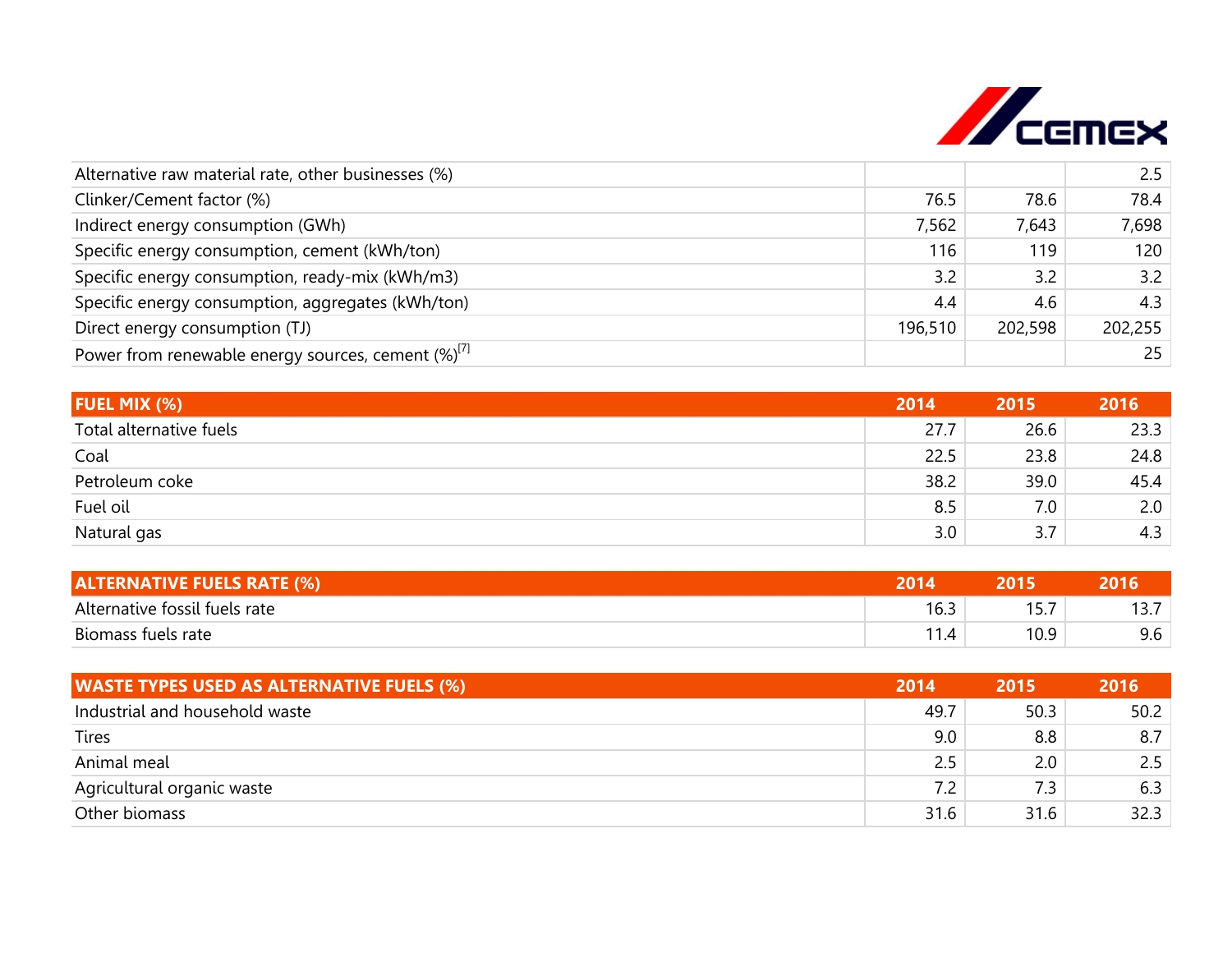

| <b>WASTE MANAGEMENT</b>                                                                    | 2014    | 2015    | 2016    |
|--------------------------------------------------------------------------------------------|---------|---------|---------|
| Hazardous waste disposal (ton)                                                             | 104,909 | 104,254 | 95,141  |
| Cement                                                                                     | 102,036 | 101,811 | 93,413  |
| Ready-mix                                                                                  | 2,348   | 2,171   | 1,501   |
| Aggregates                                                                                 | 403     | 271     | 226     |
| Others                                                                                     | 122     | 0.35    | 1.25    |
| Non-hazardous waste disposal (ton)                                                         | 483,404 | 464,493 | 276,491 |
| Cement                                                                                     | 130,507 | 102,504 | 91,223  |
| Ready-mix                                                                                  | 335,402 | 344,958 | 174,365 |
| Aggregates                                                                                 | 11,325  | 13,178  | 7,992   |
| Others                                                                                     | 6,171   | 3,853   | 2,912   |
| Secondary and recycled aggregates used as a direct replacement of primary aggregates (ton) | 221,676 | 257,761 | 258,494 |

| <b>ENVIRONMENTAL AND QUALITY MANAGEMENT</b>                            | 2014 | 2015 | 2016 |
|------------------------------------------------------------------------|------|------|------|
| Sites with CEMEX Environmental Management System (EMS) implemented (%) | 74   | 76   | 88   |
| Cement                                                                 | 97   | 98   | 98   |
| Ready-mix                                                              | 70   | 73   | 88   |
| Aggregates                                                             | 90   | 88   | 86   |
| Sites with ISO 14001 Certification (%)                                 | 37   | 44   | 46   |
| Cement                                                                 | 74   | 74   | 76   |
| Ready-mix                                                              | 34   | 41   | 43   |
| Aggregates                                                             | 44   | 50   | 53   |
| Sites with ISO 9001 Certification (%)                                  | 44   | 45   | 45   |
| Cement                                                                 | 78   | 79   | 79   |
| Ready-mix                                                              | 45   | 46   | 44   |
| Aggregates                                                             | 30   | 36   | 41   |
| Environmental investment (US million)                                  | 85   | 86   | 80   |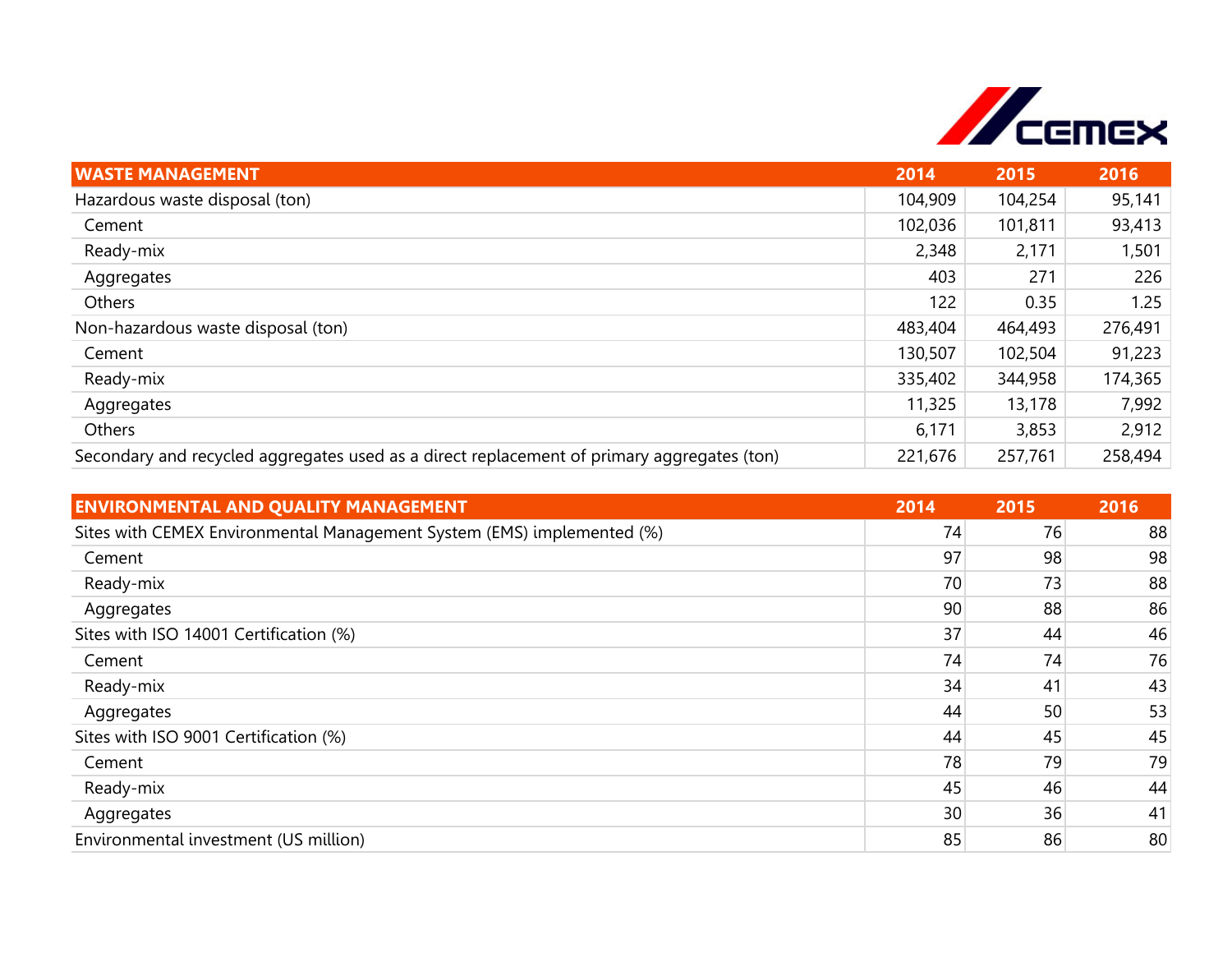

| Total environmental incidents                                         | 433  | 753  | 365      |
|-----------------------------------------------------------------------|------|------|----------|
| Major environmental incidents - Category 1 (No.)                      | 0    |      | $\Omega$ |
| Moderate environmental incidents - Category 2 (No.)                   | 39   | 436  | 64       |
| Minor environmental incidents - Category 3 (No.)                      | 313  | 227  | 224      |
| Complaints (No.)                                                      | 81   | 88   | 77       |
| Total Environmental fines (No.)                                       | 276  | 453  | 363      |
| Total Environmental fines (US million)                                | 0.5  | 0.3  | 0.15     |
| Environmental fines implying payments above US\$10,000 (No.)          |      |      | $\Omega$ |
| Total amount from environmental fines above US\$10,000 (USD thousand) |      | 139  | 15       |
| Environmental liability accrued at year end (US million)              | 40.6 | 27.3 | 51.8     |

| <b>AIR QUALITY</b>                                                                                                                          | 2014   | 2015   | 2016   |
|---------------------------------------------------------------------------------------------------------------------------------------------|--------|--------|--------|
| Clinker produced with continous monitoring of major emissions (dust, $NOx$ and $SOx$ ) (%)                                                  | 84     | 84     | 84     |
| Clinker produced with monitoring of major and minor emissions (dust, NO <sub>x</sub> , SO <sub>x</sub> , Hq, Cd, Tl, VOC,<br>$PCDD/F$ ) (%) | 81     | 80     | 80     |
| Absolute dust emissions (ton/year)                                                                                                          | 6,147  | 4,095  | 2,703  |
| Specific dust emissions (g/ton clinker)                                                                                                     | 134    | 90     | 67     |
| Absolute $NOx$ emissions (ton/year)                                                                                                         | 59,620 | 55,318 | 76,552 |
| Specific $NOx$ emissions (g/ton clinker)                                                                                                    | 1,205  | 1,122  | 1,533  |
| Absolute $SO_x$ emissions (ton/year)                                                                                                        | 12,711 | 13,640 | 13,089 |
| Specific $SO_x$ emissions (g/ton clinker)                                                                                                   | 257    | 279    | 253    |
| Annual reduction in dust emissions per ton of clinker from 2005 baseline (%)                                                                | 55     | 70     | 78     |
| Annual reduction in $NO_x$ emissions per ton of clinker from 2005 baseline (%)                                                              | 42     | 46     | 26     |
| Annual reduction in $SO_x$ emissions per ton of clinker from 2005 baseline (%)                                                              | 60     | 57     | 61     |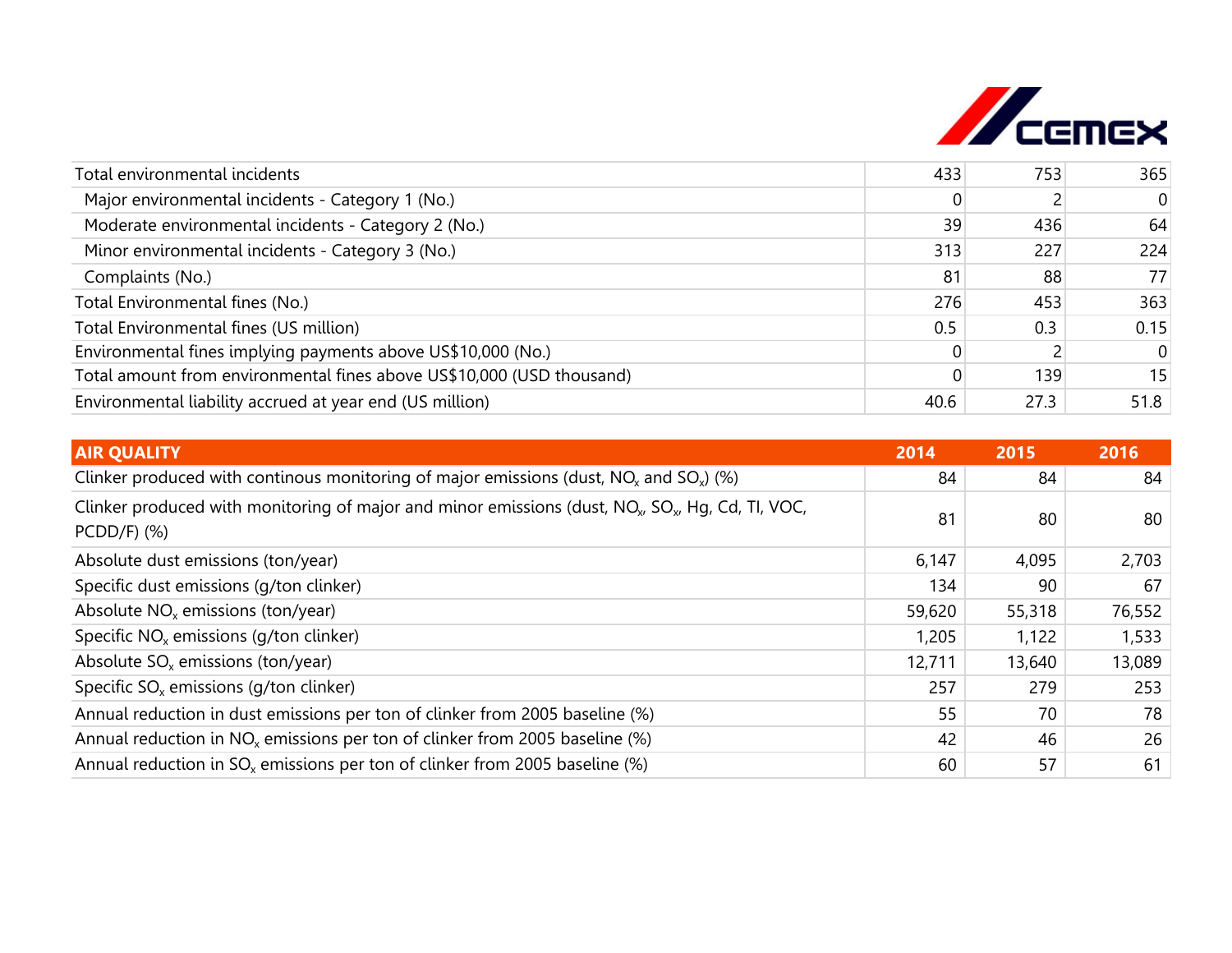

| <b>WATER MANAGEMENT</b>                            | 2014 | 2015 | 2016 |
|----------------------------------------------------|------|------|------|
| Total water withdrawals by source (million $m^3$ ) | 84.6 | 79.1 | 67.0 |
| Surface water                                      | 37.3 | 27.0 | 22.5 |
| Ground water                                       | 35.6 | 37.9 | 28.6 |
| Municipal water                                    | 8.8  | 10.0 | 12.2 |
| Rain water                                         | 0.9  | 0.8  | 0.4  |
| Sea water                                          | 0.2  | 0.1  | 0.0  |
| Other                                              | 1.8  | 3.3  | 3.4  |
| Cement (million $m^3$ )                            | 25.9 | 25.0 | 24.6 |
| Surface water                                      | 10.9 | 7.3  | 6.5  |
| Ground water                                       | 13.0 | 15.5 | 15.3 |
| Municipal water                                    | 1.1  | 1.4  | 2.0  |
| Rain water                                         | 0.3  | 0.3  | 0.3  |
| Sea water                                          | 0.0  | 0.0  | 0.0  |
| Other                                              | 0.6  | 0.5  | 0.6  |
| Ready-mix (million $m^3$ )                         | 11.0 | 12.1 | 12.3 |
| Surface water                                      | 0.3  | 0.5  | 0.6  |
| Ground water                                       | 3.6  | 2.0  | 2.3  |
| Municipal water                                    | 5.6  | 6.6  | 6.5  |
| Rain water                                         | 0.1  | 0.1  | 0.1  |
| Sea water                                          | 0.0  | 0.0  | 0.0  |
| Other                                              | 1.3  | 2.9  | 2.8  |
| Aggregates (million $m^3$ )                        | 47.8 | 42.0 | 30.1 |
| Surface water                                      | 26.1 | 19.2 | 15.4 |
| Ground water                                       | 18.9 | 20.4 | 11.0 |
| Municipal water                                    | 2.1  | 1.9  | 3.7  |
| Rain water                                         | 0.5  | 0.3  | 0.0  |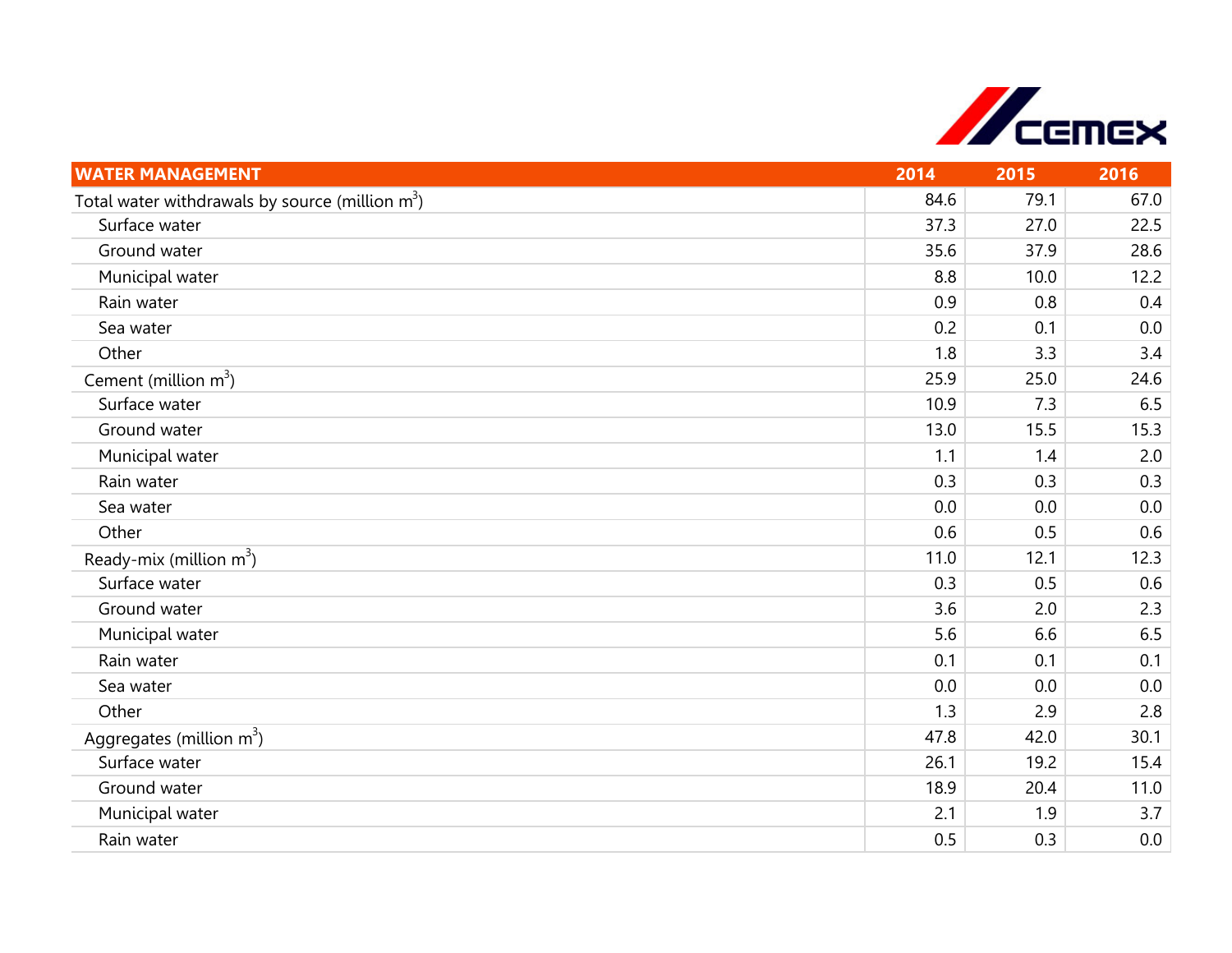

| Sea water                                            | 0.2  | 0.1  | 0.0  |
|------------------------------------------------------|------|------|------|
| Other                                                | 0.0  | 0.0  | 0.0  |
| Total water discharge by destination (million $m3$ ) | 32.9 | 29.3 | 17.0 |
| Surface water                                        | 19.2 | 17.9 | 11.0 |
| Ground water                                         | 11.8 | 10.0 | 5.1  |
| Municipal water                                      | 0.8  | 0.8  | 0.8  |
| Sea water                                            | 0.1  | 0.1  | 0.0  |
| Other                                                | 1.0  | 0.4  | 0.1  |
| Cement (million $m^3$ )                              | 3.3  | 3.2  | 2.6  |
| Surface water                                        | 2.4  | 2.6  | 2.0  |
| Ground water                                         | 0.0  | 0.0  | 0.0  |
| Municipal water                                      | 0.3  | 0.3  | 0.4  |
| Sea water                                            | 0.1  | 0.1  | 0.0  |
| Other                                                | 0.5  | 0.2  | 0.1  |
| Ready-mix (million $m^3$ )                           | 0.7  | 0.9  | 0.8  |
| Surface water                                        | 0.0  | 0.3  | 0.3  |
| Ground water                                         | 0.2  | 0.1  | 0.2  |
| Municipal water                                      | 0.4  | 0.5  | 0.3  |
| Sea water                                            | 0.0  | 0.0  | 0.0  |
| Other                                                | 0.1  | 0.0  | 0.0  |
| Aggregates (million $m^3$ )                          | 28.9 | 25.3 | 13.6 |
| Surface water                                        | 16.8 | 15.1 | 8.7  |
| Ground water                                         | 11.6 | 9.9  | 4.9  |
| Municipal water                                      | 0.1  | 0.1  | 0.0  |
| Sea water                                            | 0.0  | 0.0  | 0.0  |
| Other                                                | 0.4  | 0.3  | 0.0  |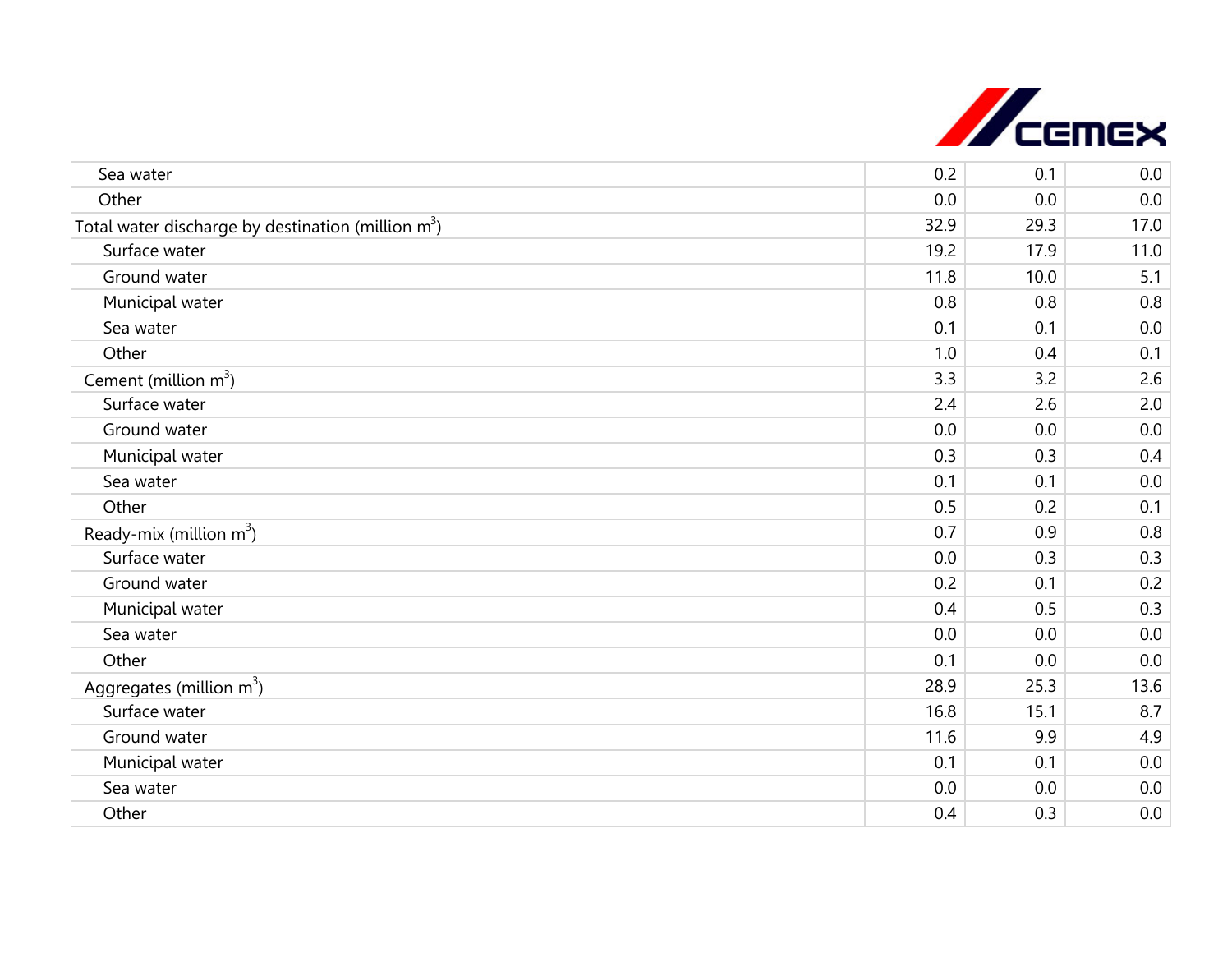

| Total consumption (million $m^3$ )<br>Cement | 52<br>23 | 50  | 50              |
|----------------------------------------------|----------|-----|-----------------|
|                                              |          |     |                 |
|                                              |          | 22  | 22              |
| Ready-mix                                    | 10       | 11  | 12              |
| Aggregates                                   | 19       | 17  | 17 <sup>1</sup> |
| Specific water consumption                   |          |     |                 |
| Cement (l/ton)                               | 360      | 346 | 352             |
| Ready-mix $(l/m^3)$                          | 185      | 207 | 222             |
| Aggregates (l/ton)                           | 132      | 134 | 131             |
| Sites with water recycling systems (%)       | 84       | 84  | 79              |
| Cement                                       | 80       | 77  | 76              |
| Ready-mix                                    | 83       | 83  | 80              |
| Aggregates <sup>[8]</sup>                    | 89       | 93  | 76              |

| <b>BIODIVERSITY MANAGEMENT</b>                                                                         | 2014 | 2015 | 2016 |
|--------------------------------------------------------------------------------------------------------|------|------|------|
| Active sites with quarry rehabilitation plans (%)                                                      | 94   | 94   | 94   |
| Cement                                                                                                 | 86   | 84   | 90   |
| Aggregates                                                                                             | 96   | 98   | 96   |
| Active quarries within or adjacent to high biodiversity value areas (No.)                              | 80   | 64   | 63   |
| Cement                                                                                                 | 10   | 9    | 9    |
| Aggregates                                                                                             | 70   | 55   | 54   |
| Active sites with high biodiversity value where biodiversity action plans are actively implemented (%) | 55   | 61   | 63   |
| Cement                                                                                                 | 60   | 89   | 89   |
| Aggregates                                                                                             | 54   | 56   | 59   |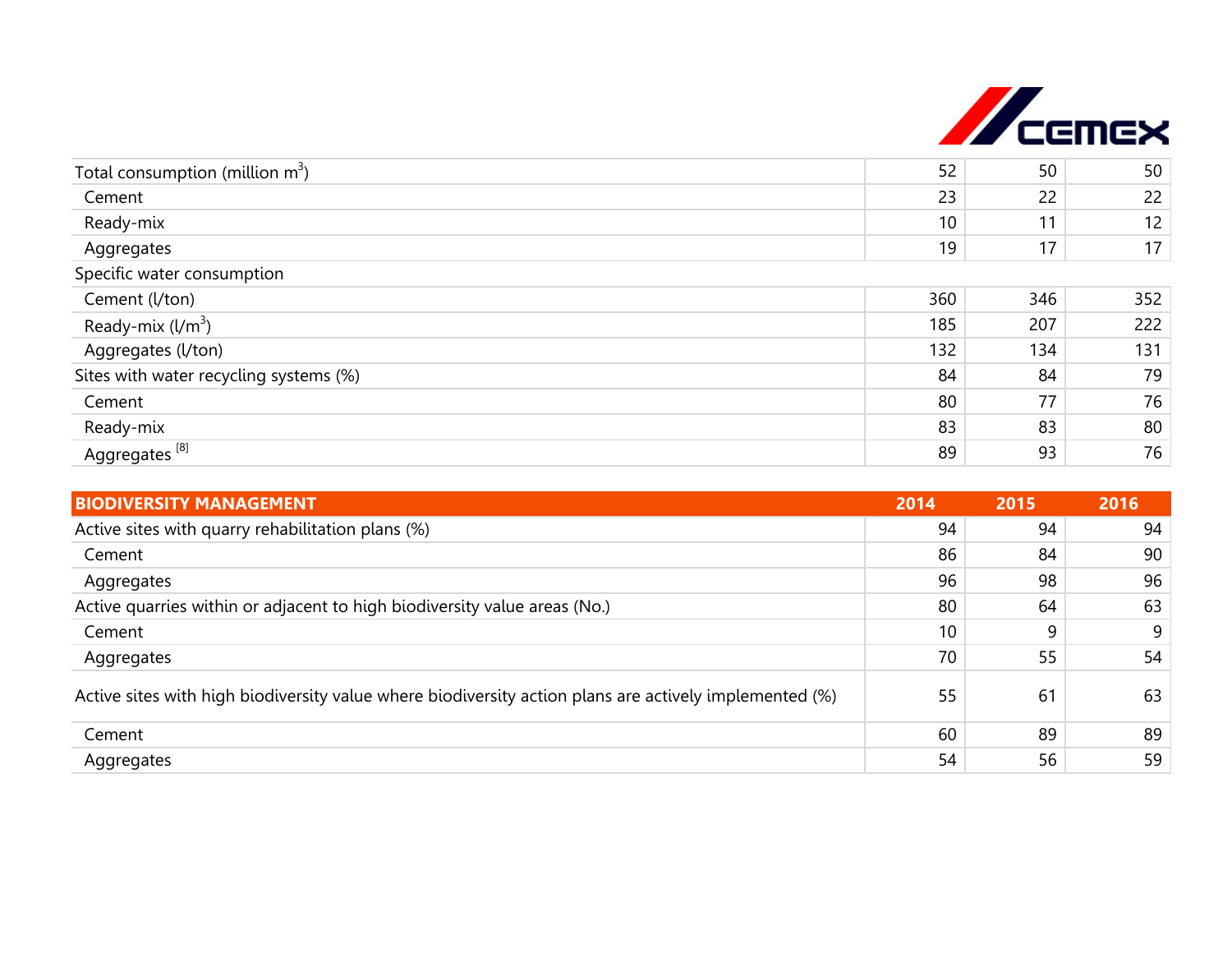

| <b>STAKEHOLDER ENGAGEMENT</b>                                                                    | 2014 | 2015 | 2016 |
|--------------------------------------------------------------------------------------------------|------|------|------|
| Sites conducting social impact assessments (%)                                                   | 68   | 69   | 72   |
| Cement                                                                                           | 75   | 77   | 77   |
| Ready-mix                                                                                        | 67   | 69   | 71   |
| Aggregates                                                                                       | 70   | 69   | 72   |
| Sites with community engagement plans (%)                                                        | 98   | 98   | 98   |
| Cement                                                                                           | 97   | 97   | 97   |
| Aggregates                                                                                       | 98   | 98   | 98   |
| Countries with employee volunteering programs (%)                                                | 67   | 73   | 75   |
| Countries that conduct regular customer satisfaction surveys (%)                                 | 78   | 85   | 88   |
| Purchases sourced from locally-based suppliers (%)                                               | 95   | 95   | 95   |
| Countries with a process to screen suppliers in relation to social and environmental aspects (%) | 86   | 86   | 83   |
| Global procurement spend assessed under the Supplier Sustainability Program (%)                  | 12   | 13   | 17   |

| <b>CEMENT OPERATIONS</b>                                                     | 2014 |      |      |
|------------------------------------------------------------------------------|------|------|------|
| Kiln operational efficiency (volume produced/available capacity) $(%)^{[9]}$ | 84.4 | 88.3 | 88.9 |
| Cement productivity (volume produced per man-hour)                           |      |      |      |

| <b>GOVERNANCE AND ETHICS</b>                                                                                                    | 2014 | 2015 | 2016 |
|---------------------------------------------------------------------------------------------------------------------------------|------|------|------|
| Executives and employees actively aware of our Code of Ethics (%)                                                               | 80   | 80   | 771  |
| Reports of alleged breaches to the Code of Ethics received by local ethics committees (No.)                                     | 394  | 359  | 453  |
| Ethics and compliance cases reported during the year that were investigated and closed (%)                                      | 91   | 74   | 68   |
| Disciplinary actions taken as a result of reports of non-compliance with the Code of Ethics, other<br>policies or the law (No.) | 177  | 180  | 115  |
| Target countries that participated on the Global Compliance Program (antitrust, antri-bribery and<br>insider trading) (%)       | 90   | 100  | 100  |